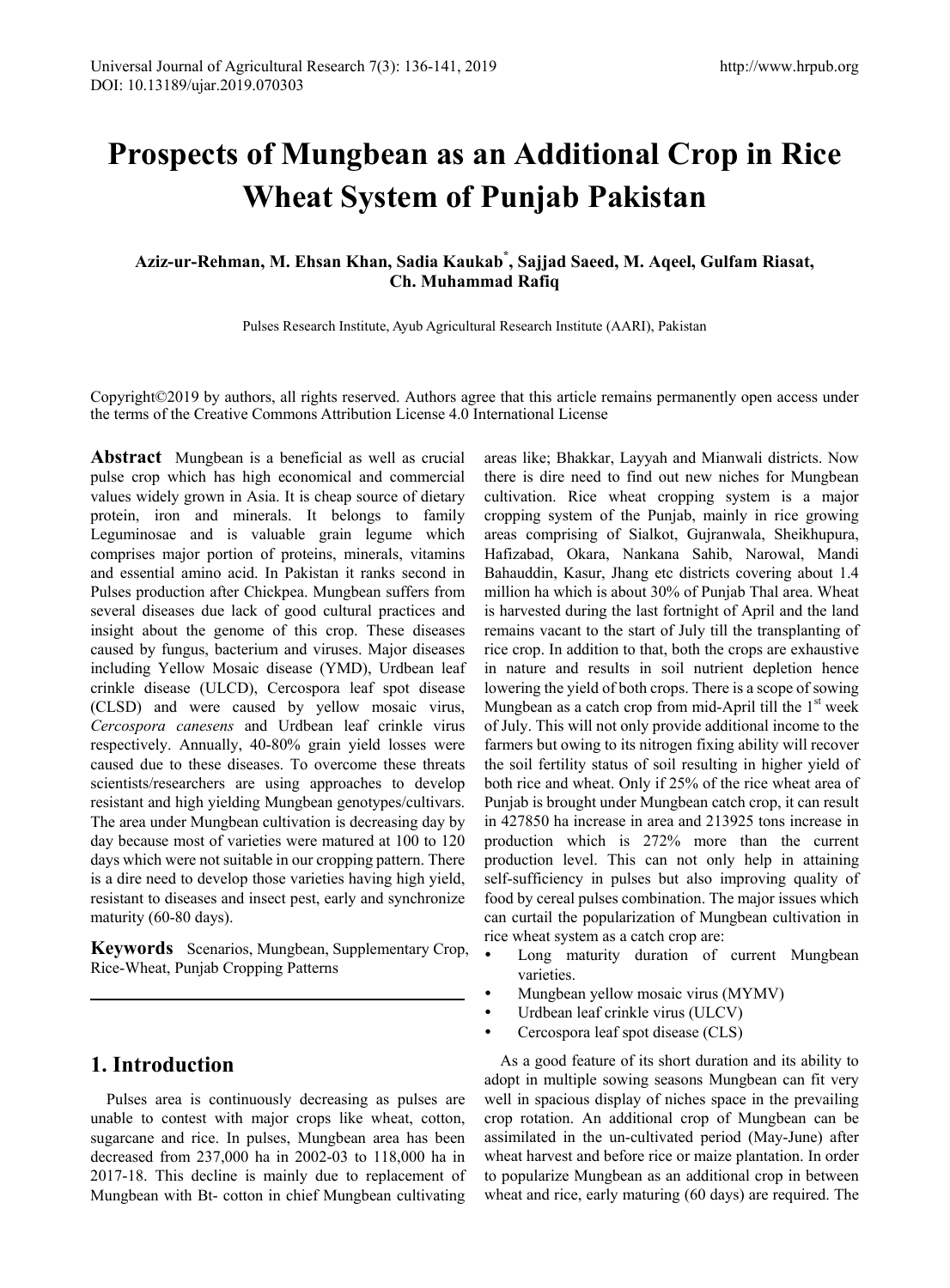local Mungbean lines do not appropriate in the above niche due to their late maturity and are sternly affected by heat stressed in May-June and monsoon rains at harvesting if sown after wheat harvest. They also suffer from excessive growth and asynchronous maturity. If we succeeded in the development of short duration heat tolerant varieties of Mungbean it will be a major breakthrough to intensification in the outcome of the farmers and to enhance the soil fertility which ultimately enhance the production of both rice and wheat in these areas.

With the development of very early maturing (60 days), MYMD, CLS and LCD tolerant and synchronous maturing variety, it may become possible to grow Mungbean as a catch crop in Rice-Wheat cropping system of Punjab. Sowing of catch crop of Mungbean besides providing enough net cash returns over variable cost also add sufficient nitrogen  $(37 \text{ kg} \text{ ha}^{-1})$  by which 25 percent nitrogen (N) is saved for the subsequent crop (Sekhon *et al., (2007)*.

In Pakistan, research work on Mungbean is mainly focused on the development of high yielding, disease resistant, large seeded and short duration varieties Patel (2011). There is an increase in yield per hectare from 477 kg ha<sup>-1</sup> (2001-02) to 793 kg ha<sup>-1</sup> but still a large gap exists between varietal potential and farmer's yield which needs to be fulfilled. Mungbean crop is exaggerated by numerous biotic and abiotic stresses. Habib *et al*., (2007) described that the vulnerability of Mungbean varieties to diseases and insect pests is the major cause of their low yield in Pakistan. Heavy losses under epiphytotic conditions have also been observed. A significant reduction in plant height (18.5 to 40.5%), number of pods per plant (11.7 to 64.0%), seeds per pod (5.8 to 82.2%), pod length (7.4 to 35.0%), 1000-seed weight (10.6 to 53.3%) and grain yield per plant (32.2 to 78.6%) due to MYMV disease has been observed (Khatak *et al*., 2000a).

#### **2. Mungbean Growing Areas**

Mungbean is a traditional pulse crop of Pakistan having 25% protein. Among the four provinces of Pakistan, Punjab is the major Mungbean-growing province that un-aided donates 86 and 87 % of area and production, respectively (Anonymous, 2012-13). Seed yield of Mungbean per acre is very low which is due to low varietal potential along with poor management practices. Contrary to the other major crops, Mungbean can be efficaciously cultivated on marginal lands with low inputs. It is the second major pulse crop in these areas. Major production area comprises the southern part of the Punjab province especially Bhakkar, Layyah and Mianwali Districts.

In Punjab; Gujranwala, Sialkot, Sheikhupura, Hafizabad, Okara, Nankana Sahib, Jhang, Narowal, Mundi Bahauddin and Kasur are the major rice growing districts. In Punjab rice has been grown on an area of 1711.4 thousand hectares,

which account 74% of Pakistan rice area (Anonymous 2012-13). Rice-Wheat cropping system delivers constant productivity and better income to the farmers. In addition, this system facilitated greatly in industrial expansion, employment facilities and economic growth of the country. Though, it is prompting solemn problems like absolute fall in water table, more swarm by diseases and insect pests and exhaustion of soil fertility etc. According to an estimate, Rice-Wheat system can eliminate more than 650 kg ha<sup>-1</sup> nitrogen and phosphorus because this system observed to be highly exhaustive (Shah *et al*., 2011). Depletion of soil nutrients observed to be occurs in Rice-Wheat system and in long term productivity was also observed to be affected. In addition to that such a system results in negative nitrogen balance in the soil although all the crops grown under this system have been provided with recommended doses of fertilizer (Shah *et al*., 2003). To combat soil nutrient problems farmers used chemical fertilizers which are highly expensive. The application of expensive fertilizers is not possible in developing countries. Wheat is harvested during the month of April and the land remains vacant from end of April to mid of July till the transplanting of rice crop. In addition to that both cereal crops have been continuously grown in these districts year after year and no other rotation has been practiced, which is very dangerous for soil fertility and may be the major reason of soil nutrients depletion. Incorporation of a leguminous crop in Rice-Wheat system helps in maintaining the N level of soil. It also improves mineralized N contents of soil and organic carbon (Shah *et al*., 2003; Shafi *et al*., 2007; Abbasi *et al*., 2009 and Bukht *et al*., 2009). To fill the gap between wheat harvesting and rice transplanting and to enhance the nutrients status of the soil there is a dire need to grow some leguminous crop on that area during the month of April-June which may increase soil fertility through biological nitrogen fixation and help to increase organic matter of the soil in addition to the extra income. Positive impact of inclusion of summer legumes (Mungbean) in Rice-Wheat System was observed in Pakistan (Mann, 2000). Legumes contribute substantially to paddy yield straw and nitrogen status of soil.

## **3. Major Yield Limiting Factors**

Any disturbance in the metabolic processes caused by various biotic and abiotic stresses confronted by the plant may lessen the actual yield. The harshness of various anxieties is basically due to wobble weather conditions that triumph year after year, thus decreasing pulses yield at farmer's field and potential yield. Low yielding cultivars and susceptibility to diseases i.e. Mungbean Yellow Mosaic Disease (MYMD), Cercospora Leaf Spot (CLS) and Urdbean Leaf Crinkle Disease (ULCD) which are the major diseases of Mungbean particularly.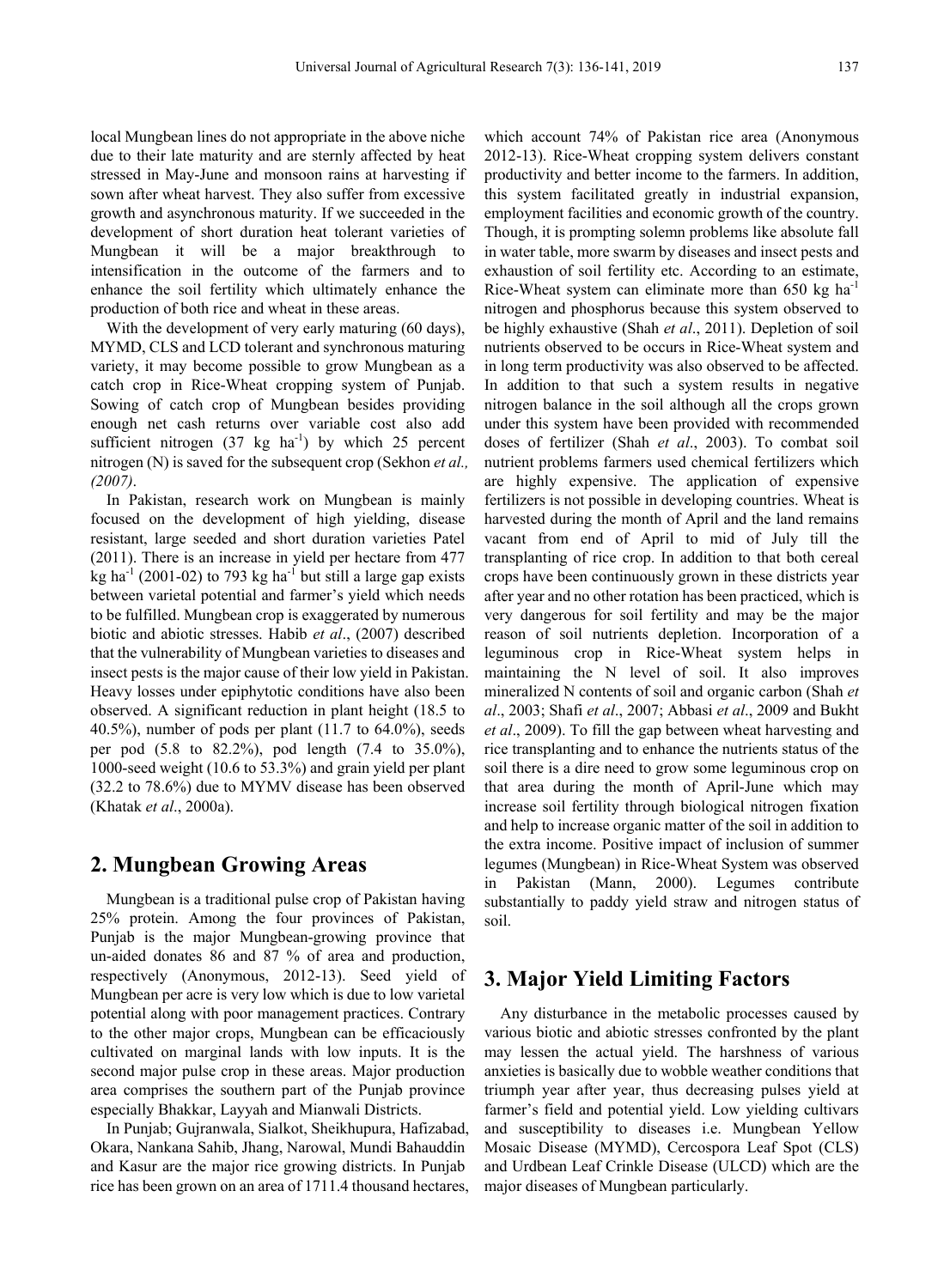MYMD transmitted by white fly (*Bemisia tabaci Genn*.) is the foremost limitation causing low seed yield. White fly persistently transmits Mungbean yellow mosaic virus (MYMV) and infects all growth stages of Mungbean (Honda and Ikegami, 1986). Among the viral diseases, Mungbean yellow mosaic virus is very devastating in Pakistan particularly in summer season. The disease is characterized by the manifestation of yellow flecks or dots on young leaves and the auspicious trifoliate leaves evident uneven yellow and green patches causing reduction in leaf size. In severe cases there is complete yellowing of leaves followed by stunted growth, few flowers and pods with shriveled seeds. Disease incidence ranges between 30-100% leaves. Characteristic symptoms include leaf spots with causing yield losses that range between 60-80%, depending upon the disease severity and the crop stage at which plants get infected. The incidence of MYMV has been detected and identified in commercial plots of Mungbean in Pakistan and range from 4 to 40% depending upon crop variety and location in Pakistan have been reported (Bashir *et al*., 2006). However, in naturally infected susceptible cultivars it varies with the time of infection and yield losses may reach up to 100% (complete crop failure). Apart from Pakistan MYMD is the crucial hazard to Mungbean production in India, Sri Lanka, Bangladesh, Papua New Guinea, Philippines and Thailand (Honda *et al*., 1983; Chenulu & Verma, 1988; Malik & Bashir, 1992; Jones *et al.,* 2003) and inflicts heavy yields losses annually. MYMD is caused by Mungbean yellow mosaic begomoviruses belonging to family Geminiviridae. Like other begomoviruses its viral particles are isometric and germinate having 18 to 30nm in size with two single stranded DNA molecules (DNA A & DNA B) of 2726 and 2775 nucleotides, respectively (Bos, 1999 and Hull, 2004). This virus is spread by whitefly (*Bemisia tabaci* Genn) and through grafting but not through seed, sap and soil (Nair and Nene, 1973 and Bashir 2003). Mungbean Yellow Mosaic Virus (MYMV) may render a resistant variety to become susceptible to some extent after a certain period when new viral strains are produced. Thus, varieties generally appear to be resistant or tolerant at one location may show susceptible behavior at another location. It has been noted that a single recessive gene is responsible for MYMV resistance in Mungbean Sehrawat *et al.,* (2015). The expression of major gene responsible for MYMV resistance/susceptibility was affected by modifying genes which were also found to be equally responsible for the inheritance of MYMV (Khattak *et al*. 2000b and Akhtar *et al.,* 2016).

The pathogen resources of MYMV resistance have not been identified. However, Vigna species isolates MYMV were used to evaluate and distinguish the susceptibility reaction against the disease (Sudha *et al.,* 2014). The disease occurs over a wide range of climatic conditions in summer and the resistance against this disease was found to be scarce in Mungbean germplasm (Shad *et al*. 2006). Incorporation of resistant genes in the present cultivars is

the only practical way to control viral diseases (Bashir *et al*., 2006) and diminishes heavy yields losses annually. Initially the disease appears as small yellow spots along the veins on young leaves and then spread over the leaves. Under severe infection, the characteristic symptoms include yellowing or chlorosis of entire leaf on whole plant followed by necrosis, shortening of internodes, severe stunting of plants with no yield or few flowers & deformed pods producing small, juvenile and shriveled seeds (Akhtar & Haq, 2003; Bashir *et al*., 2006 and Akhtar *et al*, 2009).

Cercospora Leaf Spot (CLS), a fungal disease caused by *Cercospora canesens* is distributed by spores of infected brown to greyish center and reddish-brown border. This is an imperative disease of Mungbean and is usually occurs in severe form, causing heavy yield losses. Cercospora Leaf Spot causes severe yield losses to Mungbean; upto 23% and 47% and is a serious disease in Mungbean growing areas of Pakistan especially where high humidity prevails. During rainy season hot and humid conditions are favorable to encounter this disease. It starts appearing after 35 days of planting, spreads rapidly depending on the humidity during growing season and causes premature defoliation of pods and grains. Severe leaf spotting and defoliation arises at the time of flowering and pod formation under conditions favorable for this disease (Bashir & Zubair, 1985).

Leaf crinkle disease (LCD) originated by Urdbean Leaf Crinkle Virus (ULCV) is a very serious disease, widely distributed in Pakistan (Bashir & Zubair, 1985). In Pakistan, 35% to 81% grain yield losses due to ULCV has been reported, depending on genotype and time of infection (Bashir *et al*., 1991).The virus has been reported to be transmitted by Aphid species (*Aphis craccivora* and *A. gossypii*), whitefly (*Bemisia tabaci*) and leaf hoppers (Narayansamy & Jaganthan 1973).The disease starts appearing within 5 weeks after sowing and is characterized by crumpling, curling and wrinkling of leaves often tied with stunting and irregularity of floral organs. Improvements in size trail by crinkle surface of lamina are the distinctive symptoms on affected trifoliate leaves. Pollen production, fertility and consequent pod formation is sternly reduced thus affecting seed weight and size of seeds in infected plants primary to decrease in yield.

Mungbean crop may be sown in the  $1<sup>st</sup>$  week of May after harvest of wheat and harvested 60 days after sowing to ensure timely plantation of rice crop. Limited availability of short duration, photoperiod insensitive and heat tolerant cultivars limits the adoption of this practice, so during the development of new Mungbean genotypes for rice wheat system, these factors must be given due consideration. Although current Mungbean varieties have the ability to produce good yield (Table 1) when Mungbean is sown as catch crop in between wheat and rice crops. The main problem of popularizing this crop is maturity duration of current varieties like MN-2011 and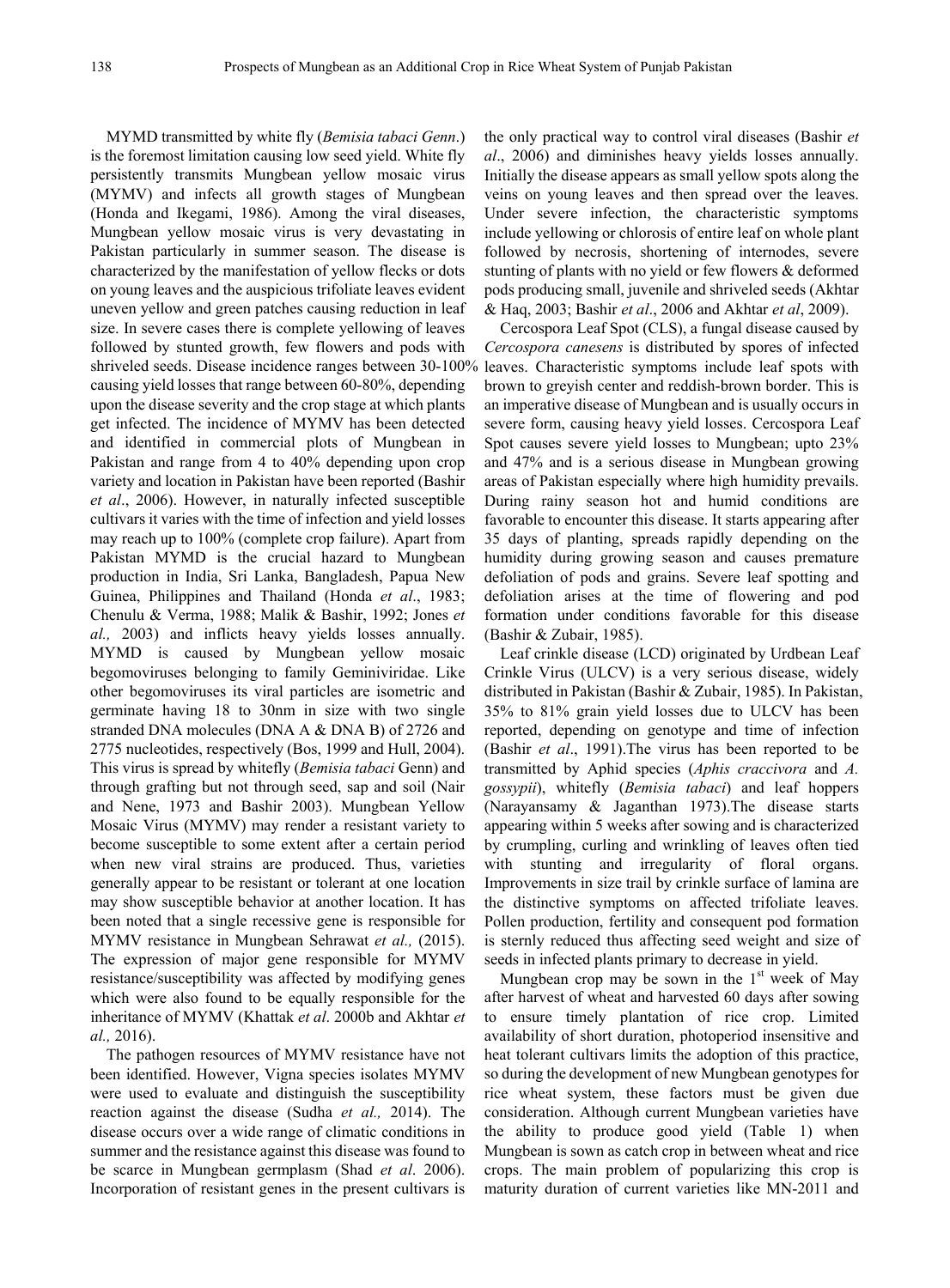AZRI M-2006, which take about 70-75 days to mature.

**Table 1.** Yield data of Mungbean catch crop trials conducted at farmers field in Rice Wheat cropping system conducted under AIP-AVRDC Project.

| Year | Location   | Area<br>planted<br>(ha) | <b>Variety</b> | Yield<br>(kg/ha) |
|------|------------|-------------------------|----------------|------------------|
| 2015 | Chandikot  | 4.25                    | NM-2011        | 1170             |
|      | Farooqabad | 1.62                    |                | 1297             |
| 2014 | Chandikot  | 31.2                    | AZRI M-06      | 1500             |
|      | Farooqabad | 3.80                    |                | 510              |

## **4. Synchronous Maturity**

For finding good yield of catch crop of Mungbean synchronous maturity is compulsory along with early maturity. Earlier quite a few researchers detailed positive effect of synchronous pod maturity in seed yield (Pierre *et al*., 2003; Hamid *et al*., 2004 and Chen *at al*., 2008). Stimulation of flowering and synchronous renovation from vegetative phase to the floral opening is an imperative stage of synchronous maturity (Corbesier *et al*., 2003).

The time of pod maturation is a vital feature in the synchronous pod maturation and in classification on the degree of indetermination of growth period may simplify to approve suitable and well-organized plant breeding approaches to develop high yielding Mungbean genotypes with synchronous growth pattern (Shgarma-Natu & Ghildiyal, 2005). The term degree of indetermination has been used to exemplify modification from days to first flowering  $(D_1)$  to 90% pod maturity  $(D_3)$  in Mungbean (*Vigna radiata* L. Wilczek) (Khattak *et al*., 2001). In spite of the position of synchronous maturity, Mungbean pod ripening is not synchronous (Yeates *et al*., 2000), irregular pod maturity primes to low yield and low harvest index (HI) in Mungbean (Bushby & Lawn, 1992 and Egli & Bruening, 2006). A high harvest index means high percentage of seed yield in total biomass production. Thus, in order to increase the seed yield, selection of higher harvest index genotypes could be accomplished through synchronous maturity. The contrary possessions on seed yield due to high leafiness and synchronous flowering have been observed (Bisht *et al*., 1998 & 2005). Cultivation of Mungbean in fallow period between wheat and rice crop pledges a good backup of worth Rs. 30,000 to 40,000 per acre by investing a little amount on seed and irrigation. Growing of Mungbean also improves fertility status of soil and increases yield of the succeeding crops.

## **REFERENCES**

[1] Abbasi, M.K., M.M. Tahir, A.H. Shah and F. Batool (2009). Mineral nutrient composition of different ecotypes of white clover and their nutrient credit to soil at Rawalakot Azad Jammu and Kashmir. *Pak. J. Bot.,* 41(1): 41-51.

- [2] Akhtar, K. P. and M. A. Haq (2003) Standardization of a graft inoculation method for the screening of Mungbean germplasm against Mungbean yellow mosaic virus (MYMV). *Plant Pathol. J*. 19: 257-259.
- [3] Akhtar, K. P., R. Kitsanachandee. P. Srinives, G. Abbas, M.J. Asghar, T.M. Shah, B.M. Atta, O. Chatchawan kanphanich, G. Sarwar, M. Ahmad and N. Sarwar (2009) Field evaluation of Mungbean recombinant inbred lines against Mungbean yellow mosaic disease using new disease scale in Thailand. Plant Pathol. J. 25: 422-428.
- [4] Akhtar, J., H. M. Lal, P. K. Singh, S. Karmakar, N. K. Gautamand and A. Kumar (2016). Identification of resistant sources of *vigna spp.* against Yellow Mosaic Disease. Virol. Mycol. 5:1.
- [5] Ali, M., and S. Kumar (2006). Mungbean and Urdbean: Retrospect and prospects. Advances in Mungbean and Urdbean. Indian Inst. of Pulses Res. Kanpur, 1-19.
- [6] Anonymous, 20011-12. Economic Survey of Pakistan. Government of Pakistan, Finance Division, Economic Advisor's Wing, Islamabad.
- [7] Anonymous, 20012-13. Economic Survey of Pakistan. Government of Pakistan, Finance Division, Economic Advisor's Wing, Islamabad.
- [8] Bakht, J., M. Shafi. M.T. Jan and Z. Shah (2009) Soil C and N dynamics and wheat yield as affected by cropping systems and residue management in North Western Pakistan. *Soil and Tillage Research.* 104: 233-240.
- [9] Bashir M and M. Zubair (1985) Survey of kharif pulses in Islamabad. Rawalpindi and Sialkot Distt, PARC, Islamabad. Pulses Programme Survey Report 2002, pp-15.
- [10] Bashir M and M, Zubair (2002) Identification of resistance in Urdbean (*Vinga mungo*) against two different viral diseases. *Pak. J Bot.,* 34(1): 49-51
- [11] Bashir, M. (2003) Studies on viral disease of major pulse crops: Identification of resistant sources. Ann. Tech. Rep. PARC for 2003-2004. 76 pp.
- [12] Bashir, M., S.M. Mughal and B.A. Malik. (1991) Assessment of yield losses due to Urdbean leaf crinkle virus in Urdbean, *Vigna mungo* (L.) Hepper. Pak J Bot. 23: 140-142.
- [13] Bashir, M., Z. Ahmad, and S. Mansoor (2006) Occurrence and distribution of viral disease of Mungbean and Mash bean in Punjab, Pakistan. *Pak. J. Bot.* 38: 1341-1351.
- [14] Bisht I. K. Bhat, S. Lakhanpaul, M. Latha, P. Jayan, B. Biswas and A. Singh (2005) Diversity and genetic resources of wild *Vigna* specie in India. Genetic Resources Crop Evol. 52: 53-68.
- [15] Bisht, I., R. Mahajan and D. Patel (1998) The use of characterization data to establish the Indian Mungbean core collection and assessment of genetic diversity. Genetic Resources Crop Evol. 45: 127-133.
- [16] Bos, L (1999) Plant Viruses: Unique and Intriguing Pathogens: A Text Book of Plant Virology, Backhuys Publishers, Netherlands. 305-306 pp.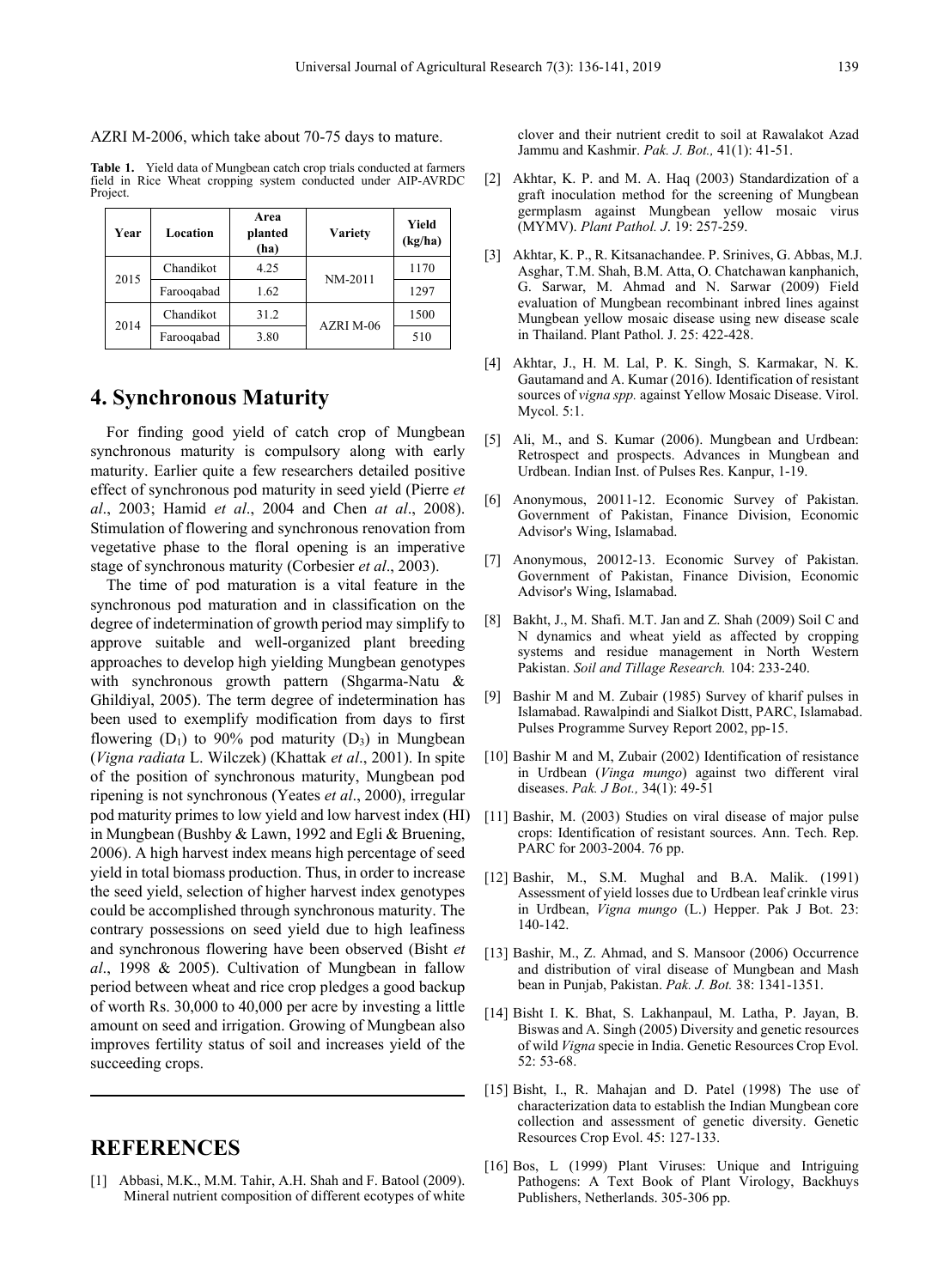- [17] Bushby, H. and R. Lawn, (1992) Accumulation and partitioning of nitrogen and dry matter by contrasting genotypes of Mungbean (*Vigna radiata* L. Wilezek) Austalian J. Agric. Res. 43: 1609-1628.
- [18] Chen, L., A Markhart, S. Shanmugasundaram and T. Lin (2008). Early developmental and stress responsive ESTs from Mungbean, (*Vigna radiata* L. Wilczek) seedlings. Plant Cell Reports 27: 535-552.
- [19] Chenulu, V. V. And A. Verma (1988) Virus and virus-like diseases of pulse crops commonly grown in India. In: Baldev, B., S. Ramajunam and H.K. Jain (eds.) Pulse Crops, New Delhi, Oxford and IBH. 338-370.
- [20] Corbesier, L., I. Gadisseur, G. Silvestre, A. Jacqmard and G. Bemier, (2003) Design in *Arabidopsis thaliana* of synchronous system of floral induction by one long day. Plam J. 9: 947-952.
- [21] Dhole, V. J. and K. S. Reddy (2012). Genetic analysis of resistance to Mungbean Yellow Mosaic Virus in Mungbean (Vigna radiata L.). Plant Breed. 131 (3): 414-417.
- [22] Egli, D. and W. Bruening (2006) Fruit development and reproductive survival in soybean. Position and age effects. Field Crops Res., 98:195-202.
- [23] George, C. K., L. Chien, R. Ramakrishnan and M. Nair (2013). The major quantitative trait locus for yellow mosaic Indian virus resistance is tightly linked in repulsion phase to the major bruchid resistance locus in a cross between Mungbean [Vigna radiata (L.) Wilczek] and it wild relative Vigna radiata spp. Sublobata. Euphytica 192: 205-2016.
- [24] Habib, S., N. Shad, A. Javaid and U. Iqbal (2007) Screening of Mungbean germplasm for resistance/tolerance against yellow mosaic virus. Mycopath 5(2): 89-94.
- [25] Hamid S and D.J. Robinson (2004) Begomoviruses form Mungbeans in Pakistan: epitype profiles. DNA A sequence and phytogenic relationships. *Arhives virol*., 149:809-819.
- [26] Haque, A. H., Mehfuzul, M. M. kamal and A. M. Akhanda (2012). Effect of four selected chemicals on the incidence and severity of Mungbean Yellow Mosaic virus and its relation to the seed yield Mungbean. Int. J. Food Sci. Eng. 2(9): 51.
- [27] Honda, Y., M. Iwaki, and Y. Saito (1983) Mechanical transmission, purification and some properties of whitefly-borne *Mungbean yellow mosaic virus* in Thailand. *Plant Dis*. 67: 801-804.
- [28] Honda, Y and M. Ikegami. 1986. Mungbean Yellow Mosaic Virus. CMI/AAB Description of plant viruses. pp: 323.
- [29] Hull, R. (2004) Mathew's Plant Virology, Forth Edition. Elsevier Publishers, India. 180-182 pp.
- [30] Iqbal, S. M., M. A. Zahid and S. H. Khan (2009). Screening of local Mungbean germplasm against Cercospora leaf spot disease. Pakistan J. Phytopathol. 423: 123-125.
- [31] Iqbal U., M. I. Sheikh, A. Rukhsana, J. Atif, A. F. Muhammad and Z. Ashraf (2011). Screening of Mungbean germplasm against Mungbean Yellow Mosaic Virus (MYMV) under field conditions. Pakistan J. Phytopathol. 23 (1): 48-51.
- [32] Jones, D. R (2003) Plant viruses transmitted by whiteflies.

*Eur. J. Plant Pathol*. 109: 195-219.

- [33] Khattak, G., M. Haq, M. ashraf and G. Tahir (2001) Genetic basis of Synchronomy in pod maturity in Mungbean (*Vigna radiata* L. Wilczek). Kasetsart J. Nat. Sci., 35: 1-7.
- [34] Khattak, G.S.S, M.A Haq, M. Ashraf, and G.R. Tahir (2000a). Heterosis for some morphological traits in Mungbean (*Vigna radiata* L. Wilczek). Kasetsart J. Nat. Sci., 34(4): 439-442.
- [35] Khattak, G.S.S, M.A Haq, M. Ashraf, and M.A. Awan (2000b). Inheritance of plant and flower bud colour in Mungbean (*Vigna radiata* L. Wilczek). Songklanakarin J. Sci. Technical. 22(2):249-251.
- [36] Malik, B. A., and M. Bashir (1992). Major diseases of food legume crops of Islamic countries. In proceedings of COMSTECH-NIAB agroclimatology pests and disease and their control. Jamil, (F. F and S. H. M. Naqvi eds.) 25-38 pp.
- [37] Mann, R.A., M.S. Zia and M. Salim (2000). New dimensions in green manuring for sustaining the productivity of rice wheat system. In Proceedings of symposium on *Integrated Plant Nutrition Management* (N. Ahmad and A Hamid. eds). November 8-10. 1999, 166-185pp. National Fertilizer Development Centre, Islamabad.
- [38] Nadarajan, N and G. Sanjeev (2010). Role of classic breeding in improvement of pulse crops. Electronic J. Plant Breed. 1(4): 1099-1106.
- [39] Nair, N. G. and Y.L. Nene (1973). Studies on yellow mosaic of urdbean (*Phaseolus mungo*) caused by Mungbean yellow mosaic. Transmission studies. Indian Frmg. Sci., 1: 109-110.
- [40] Narayansamy P. and T. Jaganthan (1973). Vector transmission of blackgram leaf crinkle virus. Madrad Agricultural Journal. 6: 651-652.
- [41] Patel, H. P. 2011. Physiological and biochemical changes induced by the MYMV in Mungbean (Vigna radiata (L.) Wilczek) and management of diseases through vector control. pp: 1-71.
- [42] Pierre, T., C. Laurent, H. Andree, P. Alexandra, K. Eniule, B. Georges and P. Claire (2003) A novel high efficiency, low maintenance hydroponic system for synchronous growth and flowering of *Arabidopsis thaliana.* Plant Biol. 3: 1-10.
- [43] Sehrawat, N., M. Yadav, K. V. Bhat, R. K.Sairam, P. k. Jaiwal (2015). Introgression of Mungbean yellow mosaic virus resistance in Vigna mungo (L). Hepper and purity testing of F1 hybrids using SSRs. Of resistance to Cercospora leaf spot in Mungbean. AVRDC, Taiwan, 213-217.
- [44] Sekhon, H. S., T. S. Bains, B. S. Kooner, and P. Sharma (2007) Growing summer Mungbean for improving crop sustainability, farm income and malnutrition. ACTA Horticultural 752: 459-464.
- [45] Shad N, SM. Mughal, K. Farooq, M. Bashir (2006) Evaluaiton of Mungbean Germplasm for resistance against Mungbean Yellow Mosaic Begomovirus. *Pak. J. Bot.,* 38(2): 449-457.
- [46] Shafi, M., J Bakht, M.T. Jan and Z. Shah (2007) Soil C and N dynamics and maize (Zea mays L.) yield as affected by